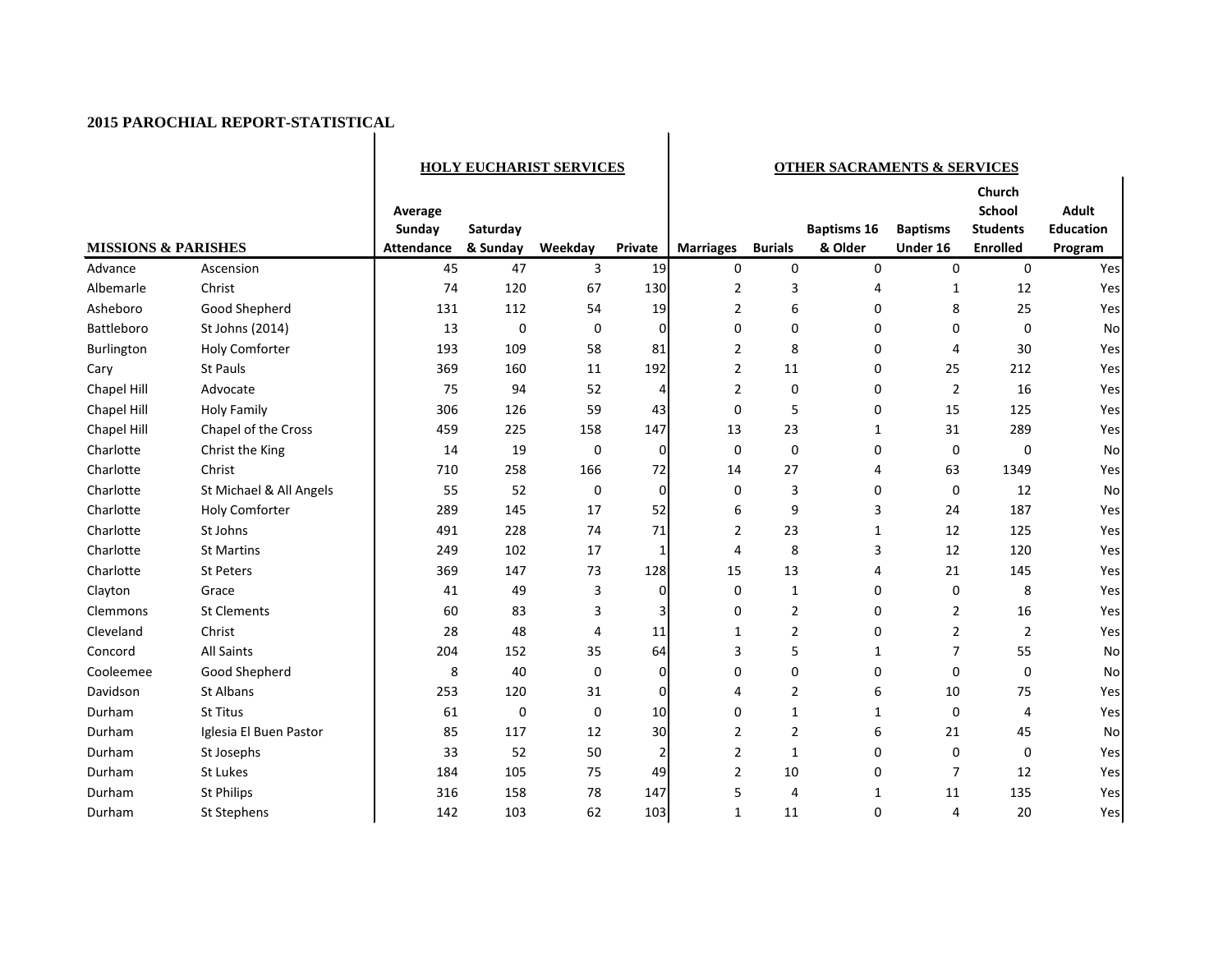|                                |                          | <b>HOLY EUCHARIST SERVICES</b>         |                      |                | <b>OTHER SACRAMENTS &amp; SERVICES</b> |                  |                |                               |                             |                                                               |                                             |
|--------------------------------|--------------------------|----------------------------------------|----------------------|----------------|----------------------------------------|------------------|----------------|-------------------------------|-----------------------------|---------------------------------------------------------------|---------------------------------------------|
| <b>MISSIONS &amp; PARISHES</b> |                          | Average<br>Sunday<br><b>Attendance</b> | Saturday<br>& Sunday | Weekday        | Private                                | <b>Marriages</b> | <b>Burials</b> | <b>Baptisms 16</b><br>& Older | <b>Baptisms</b><br>Under 16 | Church<br><b>School</b><br><b>Students</b><br><b>Enrolled</b> | <b>Adult</b><br><b>Education</b><br>Program |
| Eden                           | Epiphany                 | 28                                     | 96                   | 16             | 8                                      | $\mathbf 0$      | 5              | $\mathbf{1}$                  | $\overline{2}$              | 13                                                            | Yes                                         |
| Eden                           | St Lukes                 | 63                                     | 52                   | 4              |                                        | 0                | $\overline{4}$ | 1                             | $\mathbf{1}$                | 32                                                            | Yes                                         |
| Elkin                          | <b>Galloway Memorial</b> | 24                                     | 48                   | 4              | 9                                      | 0                | $\mathbf{1}$   | 0                             | 0                           | 0                                                             | Yes                                         |
| Erwin                          | St Stephens              | 58                                     | 48                   | $\mathbf 0$    | $\Omega$                               | $\mathbf 0$      | $\mathbf{1}$   | 0                             | 0                           | 18                                                            | Yes                                         |
| <b>Fuquay Varina</b>           | Trinity                  | 76                                     | 102                  | 10             | 18                                     | $\overline{2}$   | $\mathbf{1}$   | 0                             | 3                           | 20                                                            | Yes                                         |
| Garner                         | St Christophers          | 19                                     | 63                   | 1              | $\mathbf 0$                            | $\mathbf 0$      | $\mathbf{1}$   | 0                             | 0                           | $\mathbf 0$                                                   | <b>No</b>                                   |
| Greensboro                     | <b>All Saints</b>        | 84                                     | 111                  | 8              | 34                                     | 1                | 6              | 0                             | $\overline{2}$              | $\mathbf 0$                                                   | Yes                                         |
| Greensboro                     | <b>Holy Spirit</b>       | 27                                     | 50                   | 3              | 0                                      | $\mathbf 0$      | $\mathbf{1}$   | 0                             | 0                           | 0                                                             | Yes                                         |
| Greensboro                     | Redeemer                 | 70                                     | 52                   | 11             | 174                                    | $\mathbf 0$      | $\overline{2}$ | 0                             | 3                           | 25                                                            | Yes                                         |
| Greensboro                     | <b>Holy Trinity</b>      | 570                                    | 53                   | 33             | 941                                    | 6                | 20             | 3                             | 25                          | 798                                                           | Yes                                         |
| Greensboro                     | <b>St Andrews</b>        | 154                                    | 107                  | 57             | 36                                     | 2                | 9              | 0                             | 5                           | 63                                                            | Yes                                         |
| Greensboro                     | St Barnabas              | 54                                     | 106                  | 43             | 49                                     | $\overline{2}$   | $\overline{4}$ | 0                             | $\mathbf{1}$                | 0                                                             | Yes                                         |
| Greensboro                     | <b>St Francis</b>        | 236                                    | 124                  | 14             | 239                                    | 0                | 10             | $\overline{2}$                | 5                           | 90                                                            | Yes                                         |
| Halifax                        | St Mark                  | 12                                     | 23                   | 0              | 0                                      | $\mathbf 0$      | $\mathbf{1}$   | 0                             | 0                           | 0                                                             | No                                          |
| Hamlet                         | <b>All Saints</b>        | 23                                     | 39                   | $\overline{2}$ | $\Omega$                               | 1                | $\mathbf 0$    | 0                             | 0                           | 6                                                             | Yes                                         |
| <b>Haw River</b>               | <b>St Andrews</b>        | 36                                     | 63                   | 5              | 11                                     | $\mathbf{1}$     | 3              | 0                             | 1                           | 0                                                             | Yes                                         |
| Henderson                      | Holy Innocents           | 78                                     | 136                  | 53             | 7                                      | 1                | 3              | 0                             | 3                           | $\mathbf 0$                                                   | Yes                                         |
| Henderson                      | St Johns                 | 11                                     | 40                   | $\mathbf 0$    | $\Omega$                               | $\Omega$         | $\mathbf 0$    | 0                             | 0                           | $\mathbf 0$                                                   | No                                          |
| <b>High Point</b>              | St Christophers          | 87                                     | 140                  | 3              | 12                                     | 3                | $\overline{7}$ | 1                             | 4                           | 8                                                             | Yes                                         |
| <b>High Point</b>              | St Marys                 | 219                                    | 152                  | 61             | 10                                     | $\overline{2}$   | 5              | 0                             | $\overline{7}$              | 78                                                            | Yes                                         |
| Hillsborough                   | <b>St Matthews</b>       | 179                                    | 102                  | 55             | 86                                     | 5                | 6              | $\overline{2}$                | $\overline{4}$              | 50                                                            | Yes                                         |
| Huntersville                   | <b>St Marks</b>          | 135                                    | 98                   | 6              | 58                                     | 3                | $\overline{2}$ | 0                             | $\overline{7}$              | 94                                                            | Yes                                         |
| Jackson                        | The Saviour              | 11                                     | 25                   | 1              |                                        | 0                | $\mathbf 0$    | 0                             | 0                           | 0                                                             | <b>No</b>                                   |
| Kernersville                   | <b>St Matthews</b>       | 36                                     | 43                   | 4              | 8                                      | 0                | 0              | 1                             | 0                           | 0                                                             | No                                          |
| Laurinburg                     | St Davids                | 22                                     | 58                   | 9              | 0                                      | $\mathbf 0$      | $\mathbf{1}$   | 0                             | 0                           | $\pmb{0}$                                                     | Yes                                         |
| Lexington                      | Grace                    | 77                                     | 90                   | 6              |                                        | 1                | $\overline{2}$ | 0                             | 0                           | 27                                                            | Yes                                         |
| Littleton                      | St Alban                 | 32                                     | 51                   | 2              |                                        | 0                | $\mathbf{1}$   | 0                             | 0                           | 0                                                             | No                                          |
| Louisburg                      | St Matthias              | 14                                     | 0                    | $\mathbf 0$    | $\Omega$                               | $\Omega$         | $\mathbf 0$    | 0                             | 0                           | 0                                                             | <b>No</b>                                   |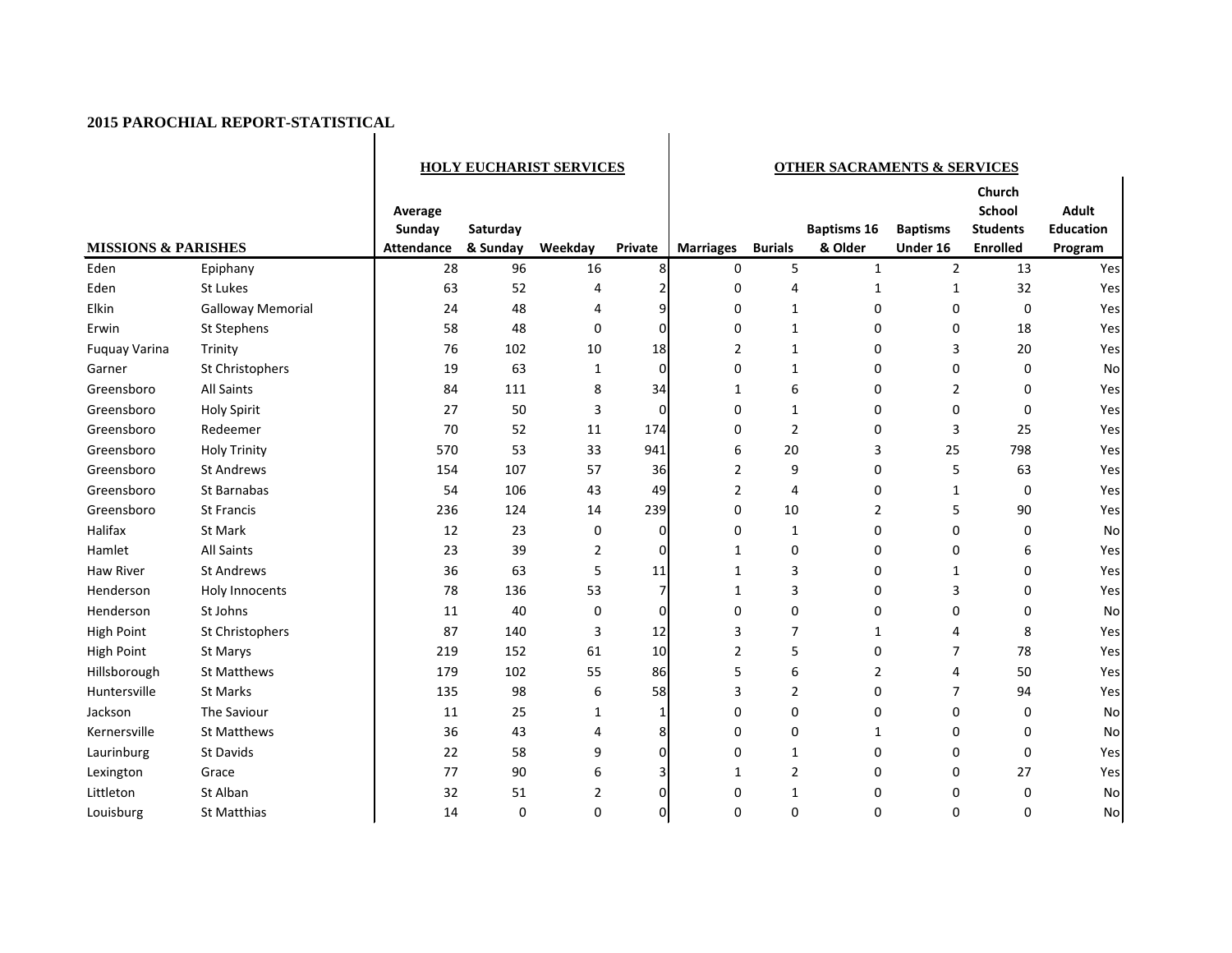$\mathbf{I}$ 

|                                |                    | <b>HOLY EUCHARIST SERVICES</b>  |                      |         | <b>OTHER SACRAMENTS &amp; SERVICES</b> |                  |                |                               |                             |                                                               |                                             |
|--------------------------------|--------------------|---------------------------------|----------------------|---------|----------------------------------------|------------------|----------------|-------------------------------|-----------------------------|---------------------------------------------------------------|---------------------------------------------|
| <b>MISSIONS &amp; PARISHES</b> |                    | Average<br>Sunday<br>Attendance | Saturday<br>& Sunday | Weekday | Private                                | <b>Marriages</b> | <b>Burials</b> | <b>Baptisms 16</b><br>& Older | <b>Baptisms</b><br>Under 16 | Church<br><b>School</b><br><b>Students</b><br><b>Enrolled</b> | <b>Adult</b><br><b>Education</b><br>Program |
| Louisburg                      | <b>St Pauls</b>    | 35                              | 48                   | 3       |                                        | $\mathbf{1}$     | 3              | $\mathbf{1}$                  | $\mathbf{1}$                | $\mathbf 0$                                                   | <b>No</b>                                   |
| Mayodan                        | Messiah            | 29                              | $\mathbf 0$          | 0       | 2                                      | 0                | 0              | 0                             | $\mathbf{1}$                | 3                                                             | <b>No</b>                                   |
| Monroe                         | <b>St Pauls</b>    | 109                             | 104                  | 67      | 14                                     | 0                | 5              | 0                             | $\overline{2}$              | $\overline{7}$                                                | Yes                                         |
| Mooresville                    | St James           | 26                              | 51                   | 0       | $\overline{0}$                         | $\mathbf{1}$     | 0              | $\mathbf{1}$                  | $\overline{2}$              | 0                                                             | <b>No</b>                                   |
| Mooresville                    | St Patrick         | 167                             | 52                   | 62      | 35                                     | 0                | $\mathbf{1}$   | 0                             | 3                           | 52                                                            | Yes                                         |
| <b>Mount Airy</b>              | Trinity            | 71                              | 88                   | 36      | 25                                     | 4                | 6              | 0                             | 4                           | 8                                                             | Yes                                         |
| Oxford                         | St Cyprians        | 50                              | $\mathbf 0$          | 0       | $\overline{0}$                         | 0                | $\mathbf{1}$   | $\overline{2}$                | 4                           | 5                                                             | Yes                                         |
| Oxford                         | St Stephens        | 88                              | 102                  | 6       | 15                                     | $\overline{2}$   | 6              | 0                             | 1                           | 14                                                            | Yes                                         |
| Pittsboro                      | St Bartholomews    | 64                              | 103                  | 20      | 12                                     | $\mathbf{1}$     | 5              | $\Omega$                      | $\mathbf 0$                 | 3                                                             | Yes                                         |
| Raleigh                        | Christ             | 664                             | 182                  | 124     | 159                                    | 8                | 26             | $\mathbf{1}$                  | 37                          | 1407                                                          | Yes                                         |
| Raleigh                        | Good Shepherd      | 258                             | 104                  | 73      | 64                                     | 4                | 8              | $\overline{2}$                | 12                          | 96                                                            | Yes                                         |
| Raleigh                        | Nativity           | 221                             | 141                  | 25      | 5                                      | 0                | $\overline{2}$ | $\mathbf{1}$                  | 8                           | 110                                                           | Yes                                         |
| Raleigh                        | St Ambrose         | 137                             | 128                  | 36      | 76                                     | $\overline{2}$   | $\overline{7}$ | 0                             | 5                           | 40                                                            | Yes                                         |
| Raleigh                        | <b>St Marks</b>    | 114                             | 95                   | 7       | 22                                     | $\mathbf{1}$     | 6              | 0                             | 6                           | 28                                                            | Yes                                         |
| Raleigh                        | <b>St Michaels</b> | 584                             | 146                  | 55      | 255                                    | 15               | 17             | $\overline{2}$                | 38                          | 425                                                           | Yes                                         |
| Raleigh                        | St Timothys        | 163                             | 0                    | 95      | 53                                     | $\mathbf{1}$     | 12             | 0                             | 10                          | 72                                                            | Yes                                         |
| Reidsville                     | St Thomas          | 57                              | 98                   | 47      | 28                                     | $\Omega$         | 5              | $\overline{2}$                | 1                           | 15                                                            | Yes                                         |
| Ridgeway                       | Good Shepherd      | 12                              | 16                   | 0       | $\Omega$                               | $\Omega$         | $\mathbf 0$    | 0                             | 0                           | 0                                                             | <b>No</b>                                   |
| Roanoke Rapids                 | <b>All Saints</b>  | 51                              | 75                   | 4       | 0                                      | 0                | 3              | 0                             | 0                           | 0                                                             | <b>No</b>                                   |
| Rockingham                     | Messiah            | $\overline{2}$                  | 0                    | 0       | $\Omega$                               | 0                | $\pmb{0}$      | 0                             | 0                           | $\mathbf 0$                                                   | <b>No</b>                                   |
| Rocky Mount                    | Epiphany (2014)    | 9                               |                      |         |                                        |                  |                |                               |                             |                                                               |                                             |
| Rocky Mount                    | Good Shepherd      | 149                             | 105                  | 91      | 47                                     | $\overline{2}$   | 12             | 0                             | 7                           | 52                                                            | Yes                                         |
| Rocky Mount                    | <b>St Andrews</b>  | 125                             | 103                  | 46      | 30                                     | 3                | 6              | 0                             | 6                           | 15                                                            | Yes                                         |
| Roxboro                        | <b>St Marks</b>    | 36                              | 51                   | 3       | 16                                     | $\mathbf{1}$     | $\mathbf{1}$   | 0                             | 0                           | 6                                                             | Yes                                         |
| Salisbury                      | St Lukes           | 139                             | 104                  | 50      | 12                                     | 4                | 9              | $\Omega$                      | $\overline{2}$              | 30                                                            | Yes                                         |
| Salisbury                      | St Matthew         | 13                              | 51                   | 1       | $\mathbf{1}$                           | $\mathbf{1}$     | $\mathbf 0$    | 0                             | 0                           | 0                                                             | <b>No</b>                                   |
| Salisbury                      | <b>St Pauls</b>    | 32                              | 37                   | 17      | 23                                     | $\mathbf{1}$     | $\mathbf 0$    | $\mathbf 0$                   | 1                           | 0                                                             | Yes                                         |
| Sanford                        | St Thomas          | 98                              | 79                   | 19      | 20 <sup>1</sup>                        | 2                | 5              | 2                             | $\Omega$                    | 3                                                             | Yes                                         |

 $\overline{1}$